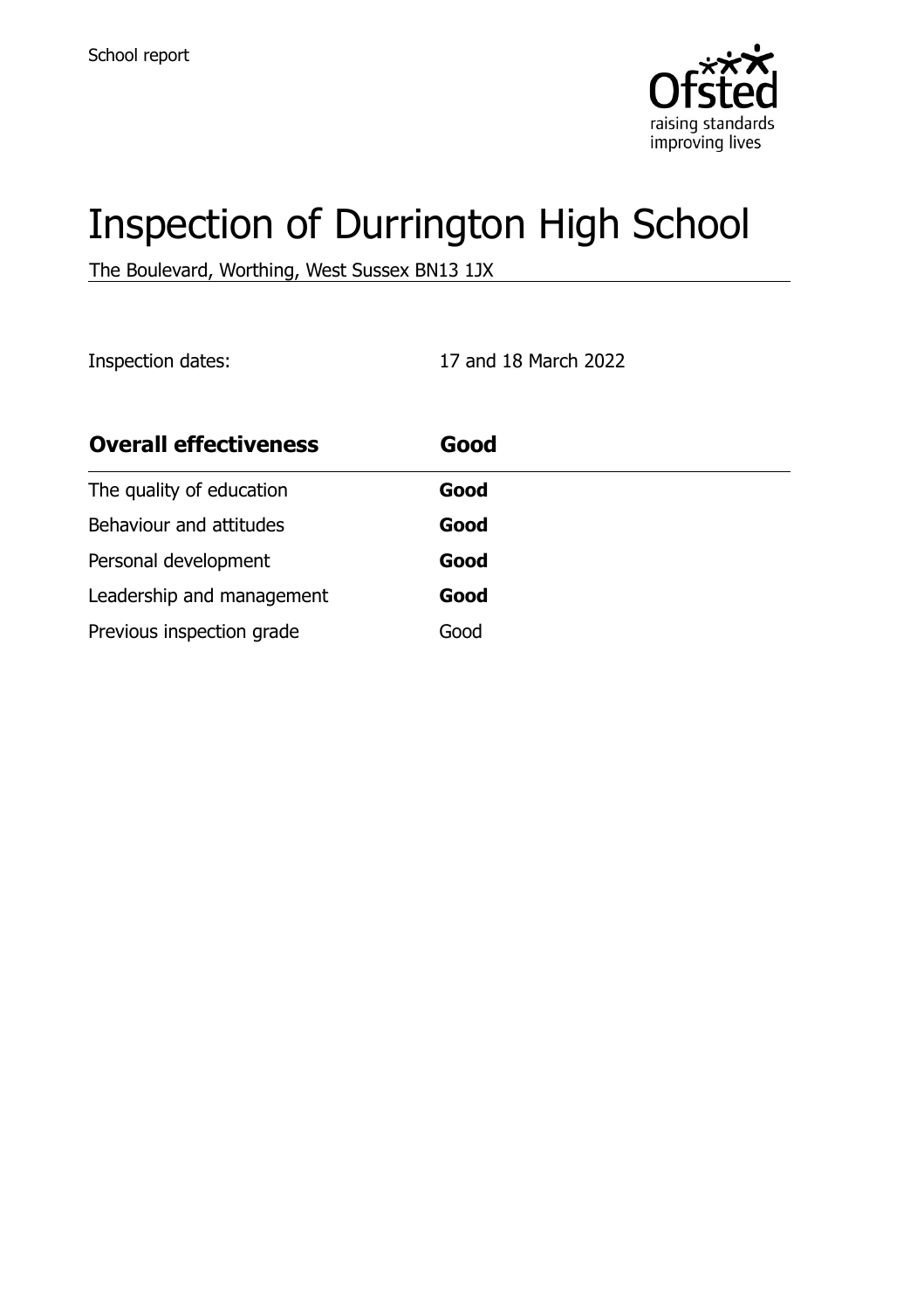

#### **What is it like to attend this school?**

Pupils are proud to attend this happy and ambitious school. They know their teachers want them to go 'beyond their best'. They work hard to meet these expectations, confident that their teachers will support them. Pupils enjoy the range of subjects on offer at the school and feel well prepared for the next steps in their education or training. One parent wrote, 'This is an excellent school that encourages my child to be their best and exceed their goals.'

There is a positive atmosphere around the school, built on strong relationships between teachers and pupils. Pupils greet their teachers warmly when arriving to lessons. The vast majority of pupils behave well at the school. When bullying or unkindness occurs, leaders deal with it quickly and effectively. Pupils are actively encouraged to demonstrate the school's 'KAPP' values of kindness, aspiration, perseverance and pride.

Pupils benefit from the broad range of exciting activities offered through extracurricular clubs and events. Participation is high. Opportunities include sports, such as football, basketball and boccia, as well as academic activities, such as coding and debating. Pupils look forward to opportunities to showcase their talents, for example through drama performances and dance competitions.

#### **What does the school do well and what does it need to do better?**

Building on the work of their research school, leaders at Durrington High have developed a curriculum informed by evidence about what works. They have been ambitious when deciding what pupils should learn. Leaders' aspirations for pupils with special educational needs and/or disabilities are equally high. These pupils achieve well because teachers carefully adapt lessons to meet their needs.

Subject leaders are highly knowledgeable and passionate. They provide training to ensure that teachers have expert knowledge of each topic. This contributes strongly to the quality of pupils' learning across the school, which is consistently effective. Teachers explain concepts clearly and provide opportunities for pupils to practise their learning with increasing independence. In most lessons, teachers check regularly that pupils understand new ideas before moving on, but this is not consistent.

Pupils' successes are celebrated often. This has become a part of the school's culture through awards and assemblies. This has a high profile in the school. Pupils enjoy receiving recognition for demonstrating the school's KAPP values.

Leaders have considered carefully the curriculum for personal, social, health and economic (PSHE) education. They have listened to pupils and thought specifically about what they need to know. For example, there is a strong focus on supporting pupils to care for their mental health. This programme has been introduced more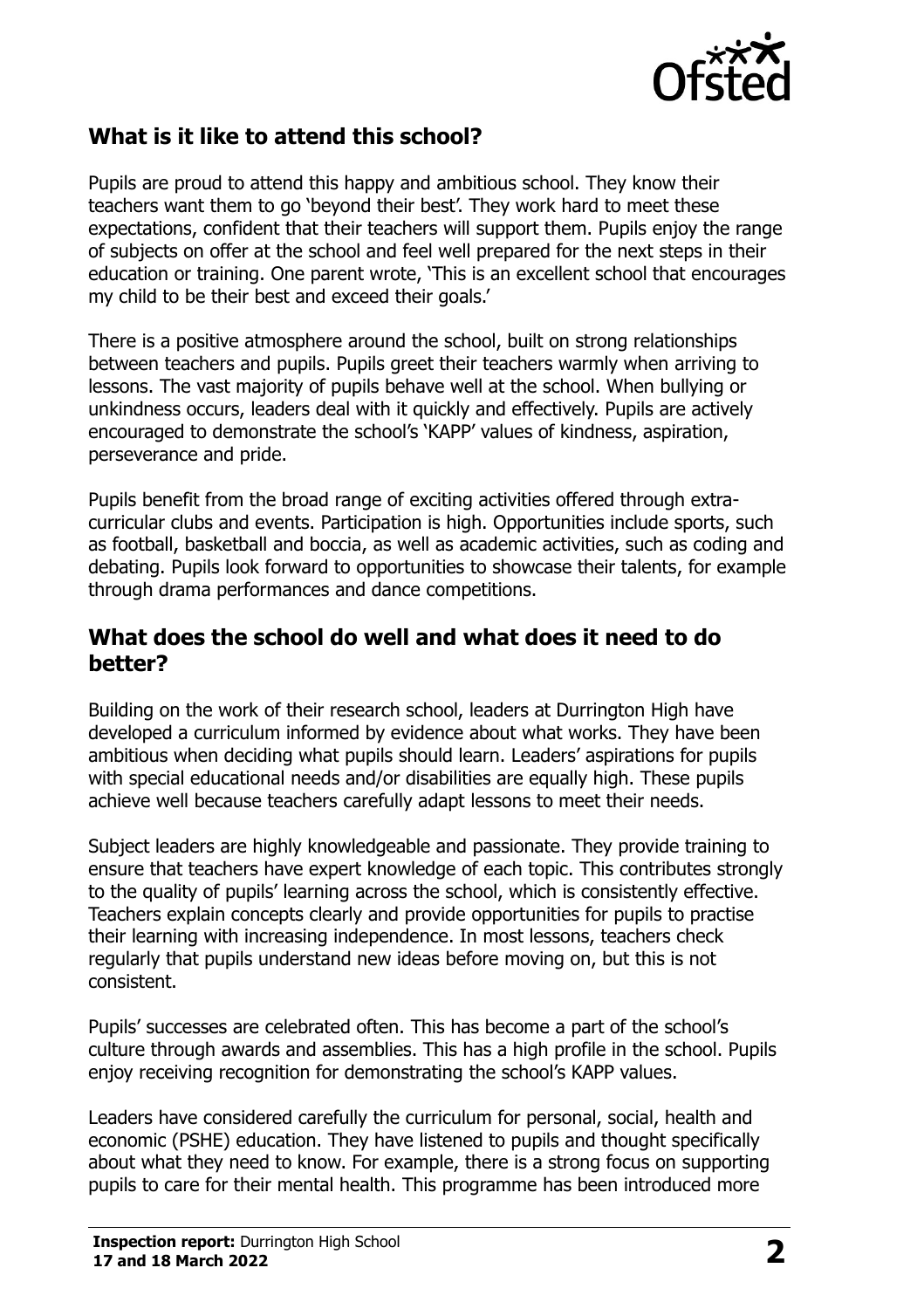

recently than some other parts of the curriculum. Although it has been designed well, it is not yet fully embedded.

Teachers ensure that lessons are calm and focused. They set clear boundaries and pupils respond well to this. This extends into other areas of the school, such as corridors and social areas, where staff are highly consistent in reinforcing minimum expectations. Leaders apply exclusions fairly in response to more extreme behaviours because they recognise that everyone in the school has the right to feel safe. At the same time, they have worked hard to establish a respectful culture in the school. Permanent exclusions remain high but are reducing quickly. Leaders use innovative approaches to improve the attendance of particular groups of pupils. This has had a positive impact on reducing the number of pupils who do not attend school regularly enough.

Leaders have drawn on the strengths of the multi-academy trust to recruit, retain and develop staff. This includes making use of the school-centred initial teacher training (SCITT) programme and research school to offer high-quality training. Many staff have stayed at the school for a long time and taken up leadership posts. This approach has added strength and depth to the school's staffing. Staff appreciate that leaders consider their workload when making decisions. They feel satisfied in their roles because they recognise the impact of their work on pupils.

Governors are knowledgeable about the school's work. They talk in detail about the standard of education at the school and challenge leaders when appropriate. They work closely with leaders and trustees to shape the school's vision.

### **Safeguarding**

The arrangements for safeguarding are effective.

Leaders provide regular training for all staff and governors. They use their understanding of their community and pupils to ensure that this is relevant and useful. Staff are vigilant and know how to report concerns. They do so regularly. Leaders take timely and effective action in response to concerns where necessary. This includes working with external agencies to secure support as required.

Pupils are taught how to keep themselves safe, including through the school's PSHE programme. For example, they learn about healthy relationships and the dangers of addiction. Pupils know that there is someone in school they can talk to if they are worried or concerned.

Leaders have recently introduced a new recording system for logging concerns about pupils. They understand the importance of bringing all their records together and they are in the process of doing this.

Governors are knowledgeable about their role in keeping children safe. They ask questions and check record-keeping to assure themselves that the school's procedures are up to date and compliant.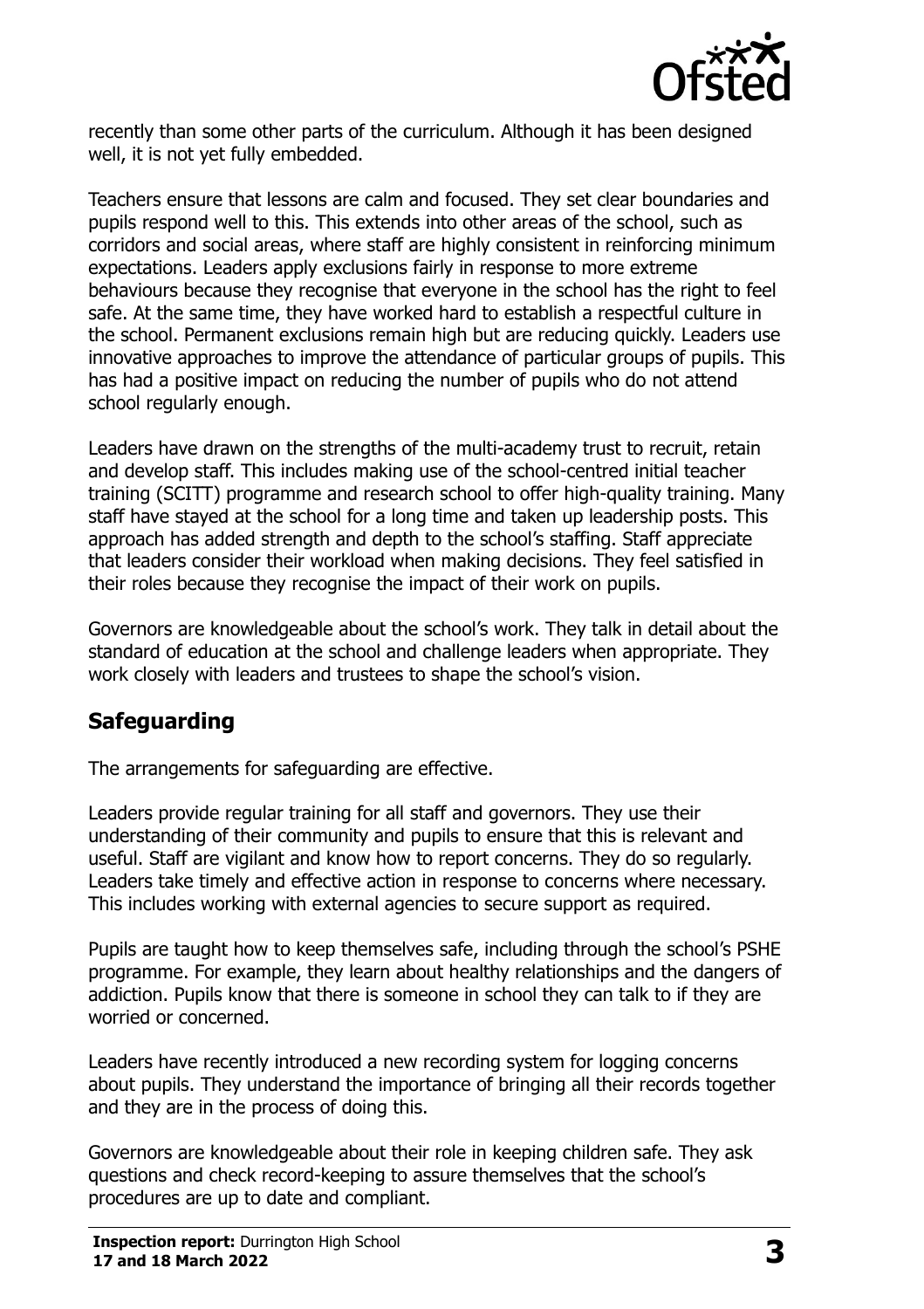

## **What does the school need to do to improve?**

#### **(Information for the school and appropriate authority)**

- Sometimes, teachers do not check pupils' understanding before moving on through the curriculum. Leaders have identified the use of questioning as an area for further development and are in the process of providing additional training in this area. This will help to ensure that opportunities to identify and unpick misconceptions in lessons are more consistently exploited.
- The curriculum for PSHE is not yet fully embedded. Leaders should continue with their plans to develop this aspect of the school's work. This includes planning where aspects of the PSHE curriculum can be meaningfully linked to other subject areas. As this work becomes more established, it will help to ensure that pupils develop a mature understanding of sensitive or challenging topics.

#### **How can I feed back my views?**

You can use [Ofsted Parent View](http://parentview.ofsted.gov.uk/) to give Ofsted your opinion on your child's school, or to find out what other parents and carers think. We use information from Ofsted Parent View when deciding which schools to inspect, when to inspect them and as part of their inspection.

The Department for Education has further quidance on how to complain about a school.

If you are the school and you are not happy with the inspection or the report, you can [complain to Ofsted.](http://www.gov.uk/complain-ofsted-report)

### **Further information**

You can search for [published performance information](http://www.compare-school-performance.service.gov.uk/) about the school.

In the report, '[disadvantaged pupils](http://www.gov.uk/guidance/pupil-premium-information-for-schools-and-alternative-provision-settings)' refers to those pupils who attract government pupil premium funding: pupils claiming free school meals at any point in the last six years and pupils in care or who left care through adoption or another formal route.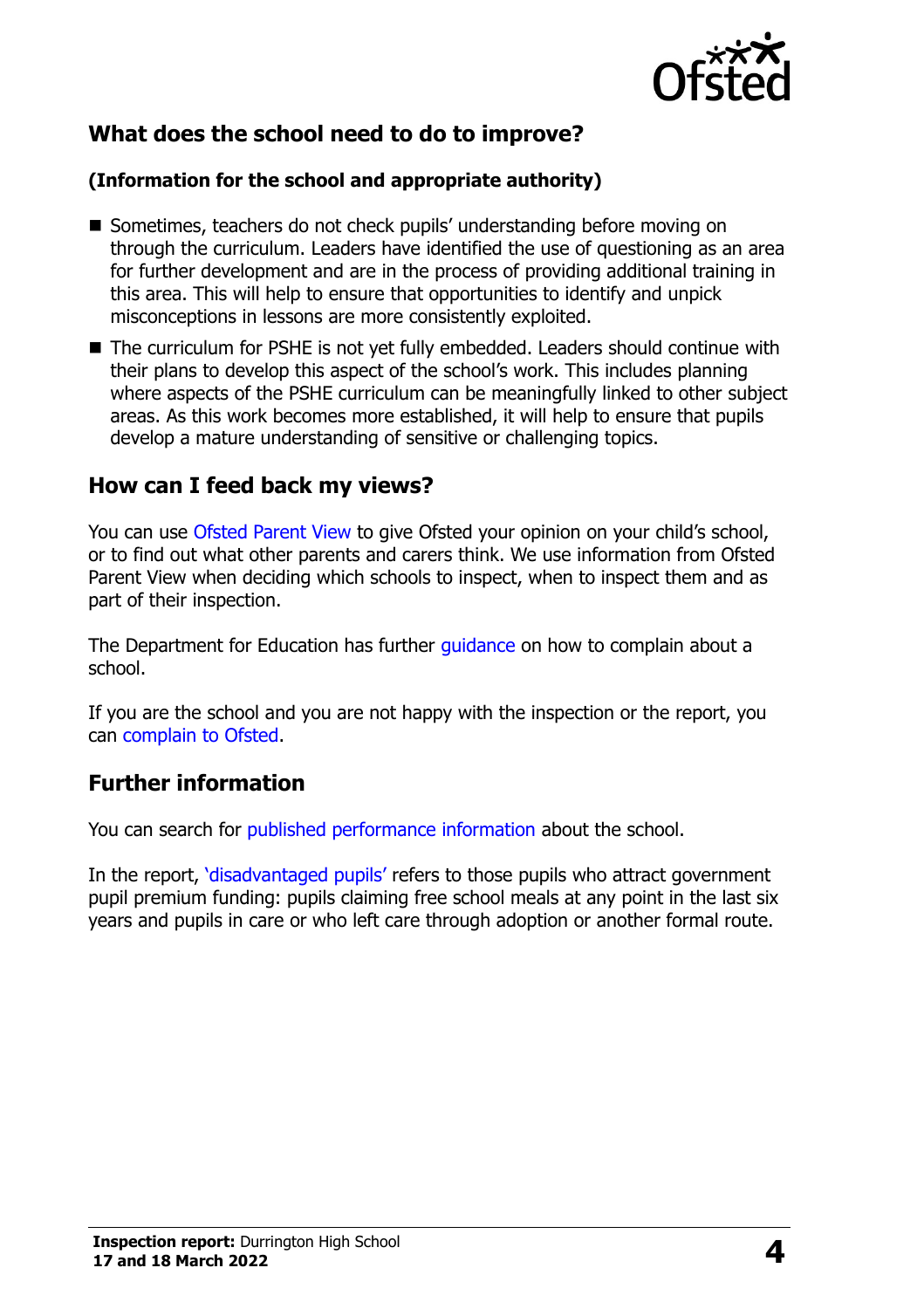

### **School details**

| Unique reference number             | 140713                                                                  |
|-------------------------------------|-------------------------------------------------------------------------|
| <b>Local authority</b>              | <b>West Sussex</b>                                                      |
| <b>Inspection number</b>            | 10201345                                                                |
| <b>Type of school</b>               | Secondary comprehensive                                                 |
| <b>School category</b>              | Academy converter                                                       |
| Age range of pupils                 | 11 to 16                                                                |
| <b>Gender of pupils</b>             | Mixed                                                                   |
|                                     |                                                                         |
| Number of pupils on the school roll | 1619                                                                    |
| <b>Appropriate authority</b>        | Board of trustees                                                       |
| <b>Chair of trust</b>               | John Digby                                                              |
| <b>Headteacher</b>                  | Sue Marooney (Executive Headteacher)<br>Chris Woodcock (Head of School) |
| Website                             | www.durringtonhighschool.co.uk                                          |

### **Information about this school**

- The school is part of a multi-academy trust which includes a research school, SCITT and a local primary school.
- The school uses three registered alternative providers and one unregistered alternative provider.
- The school meets the requirements of the Baker Clause. This means that pupils in Years 8 to 11 receive information about the full range of options available to them for post-16 education and training. This includes opportunities to talk with representatives from local training providers, colleges and apprenticeship schemes.

## **Information about this inspection**

The inspectors carried out this inspection under section 5 of the Education Act 2005.

This was the first routine inspection the school received since the COVID-19 pandemic began. Inspectors discussed the impact of the pandemic with leaders and have taken that into account in their evaluation of the school.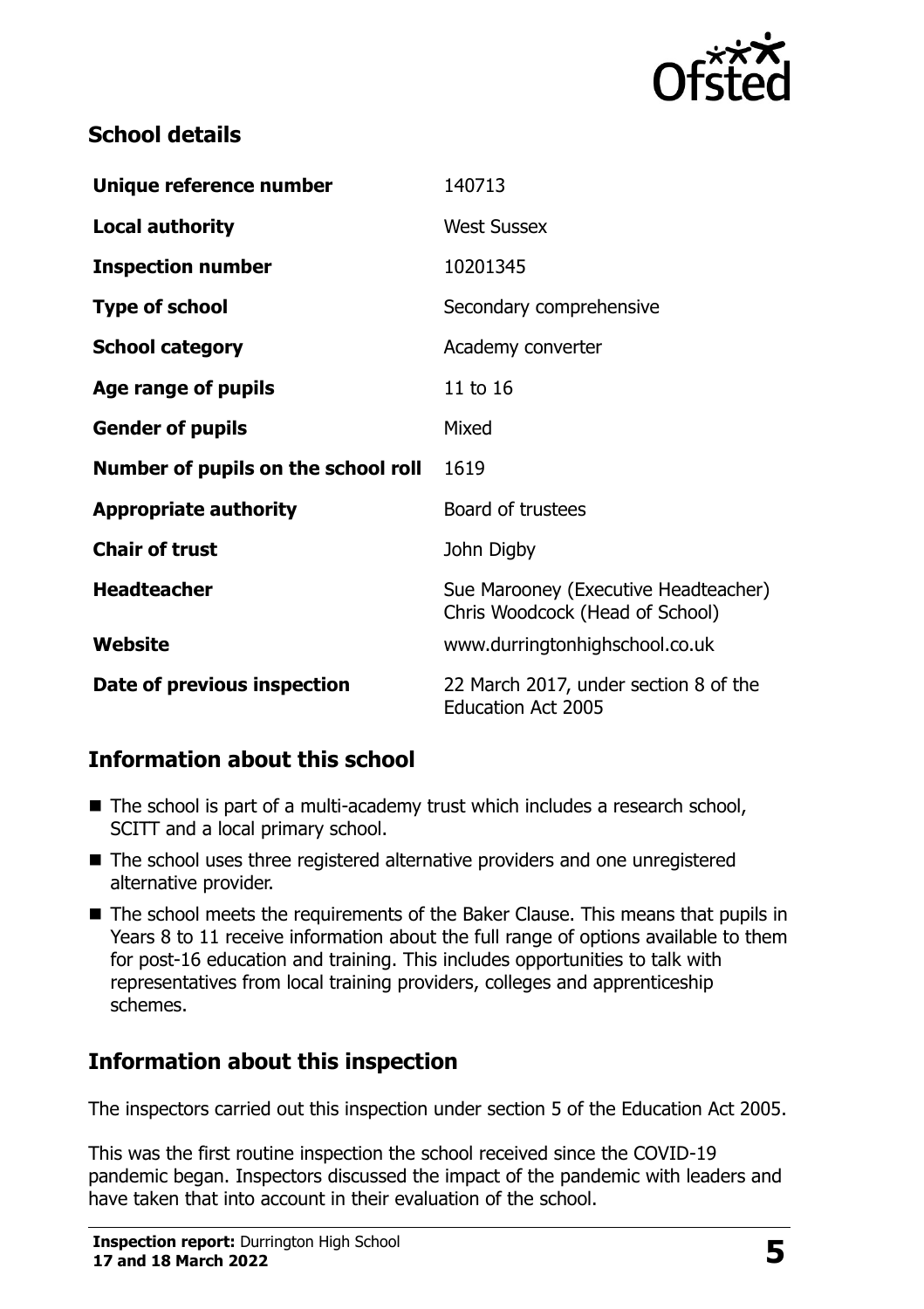

- **Inspectors held meetings with a range of leaders, including the executive** headteacher, the head of school and members of the senior leadership team. They also met with subject leaders, pastoral leaders and a range of non-teaching staff.
- Inspectors spoke with governors and trustees about their roles.
- **Inspectors carried out six deep dives in these subjects: English, mathematics,** science, physical education, geography and modern foreign languages. For each deep dive, inspectors discussed the curriculum with subject leaders, visited a sample of lessons, spoke to teachers, spoke to some pupils about their learning and looked at samples of pupils' work.
- **Inspectors also spoke to leaders about the curriculum in some other subjects.**
- Inspectors considered survey responses from parents, pupils and staff.
- Inspectors judged the effectiveness of the school's safeguarding procedures by meeting with leaders, scrutinising the single central record, sampling safeguarding records and talking with pupils, teachers, non-teaching staff and leaders about this aspect of their work.

#### **Inspection team**

| Chris Ellison, lead inspector | Her Majesty's Inspector |
|-------------------------------|-------------------------|
| Anne Cullum                   | Ofsted Inspector        |
| <b>Vicky Matthews</b>         | Ofsted Inspector        |
| Michelle Lower                | Her Majesty's Inspector |
| Julia Mortimore               | Ofsted Inspector        |